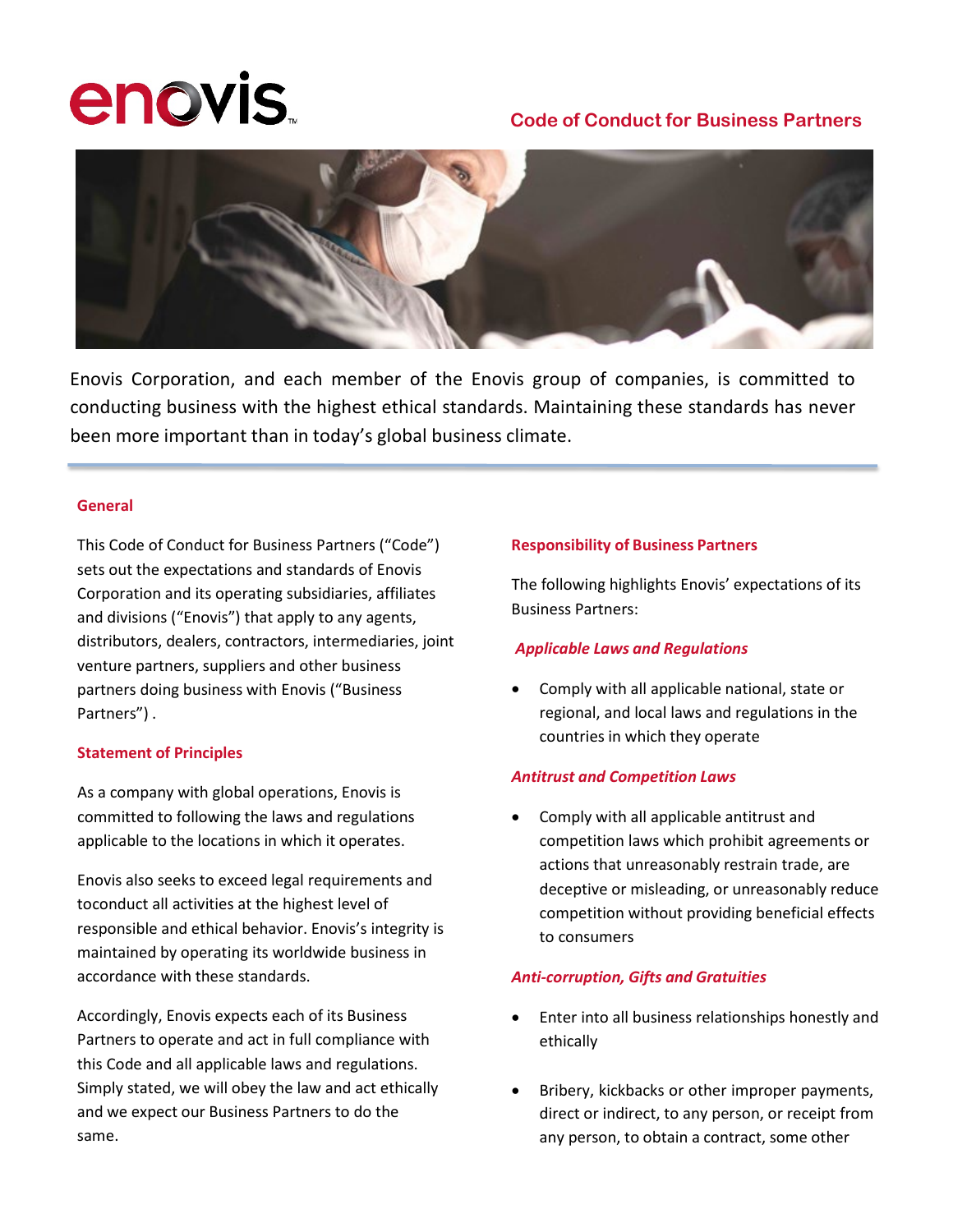commercial benefit or government action is strictly prohibited

#### *Global Trade Compliance and Anti-Boycott*

- Never seek to mislead or improperly or illegally avoid the payment of import duties, taxes and fees, and never engage in activities meant to evade the legal requirements of international traffic and trade
- Know relevant third and counterparties and not engage in or facilitate business with entities or any other individuals specifically prohibited by law
- Be aware of, and comply with, restrictions on dealing with entities and individuals located in countries that are subject to trade embargoes or economic sanctions imposed by the United States and other countries where you conduct business
- Never make or cooperate with requests to provide information or take actions, such as refusing to do business, that further a non-U.S. boycott

#### *Labor and Employment*

- Comply with all applicable wage and hour laws and regulations and provide legally mandated benefits
- Never employ workers younger than the local, legally required minimum age, and never use forced, bonded, indentured or slave labor
- Treat each employee with dignity and respect, and not engage in or permit corporal punishment, threats of violence, or other forms of harassment whether based on gender, color, ethnicity, sexual orientation, physical or mental disability, age,

pregnancy, religion, veteran status, national origin or any other legally protected status

#### *Health, Safety and Environment*

- Provide a safe work environment and conduct business in a manner consistent with all applicable safety standards, including governmental requirements, operations- and facility-specific safety requirements
- Maintain procedures for handling emergencies such as fire, spills, and natural disasters
- Identify and respond to any public health impacts of operations and use of applicable products
- Maintain an effective environmental policy and conduct operations in a way that minimizes any adverse impacts on the environment
- Obtain and keep current all required environmental permits and meet all applicable environmental rules, regulations and laws

#### *Conflicts of Interest*

Avoid conflicts of interest with respect to Enovis businesses and declare any potential conflicts of interest

#### *Confidentiality*

Act with integrity and lawfully in the proper handling of competitive data, proprietary and confidential information, and other intellectual property

#### *Supporting the Code*

• Hold employees, and, to the extent they supply goods or services for ultimate sale to or use by Enovis, suppliers and other third parties to the same standards to these same standards